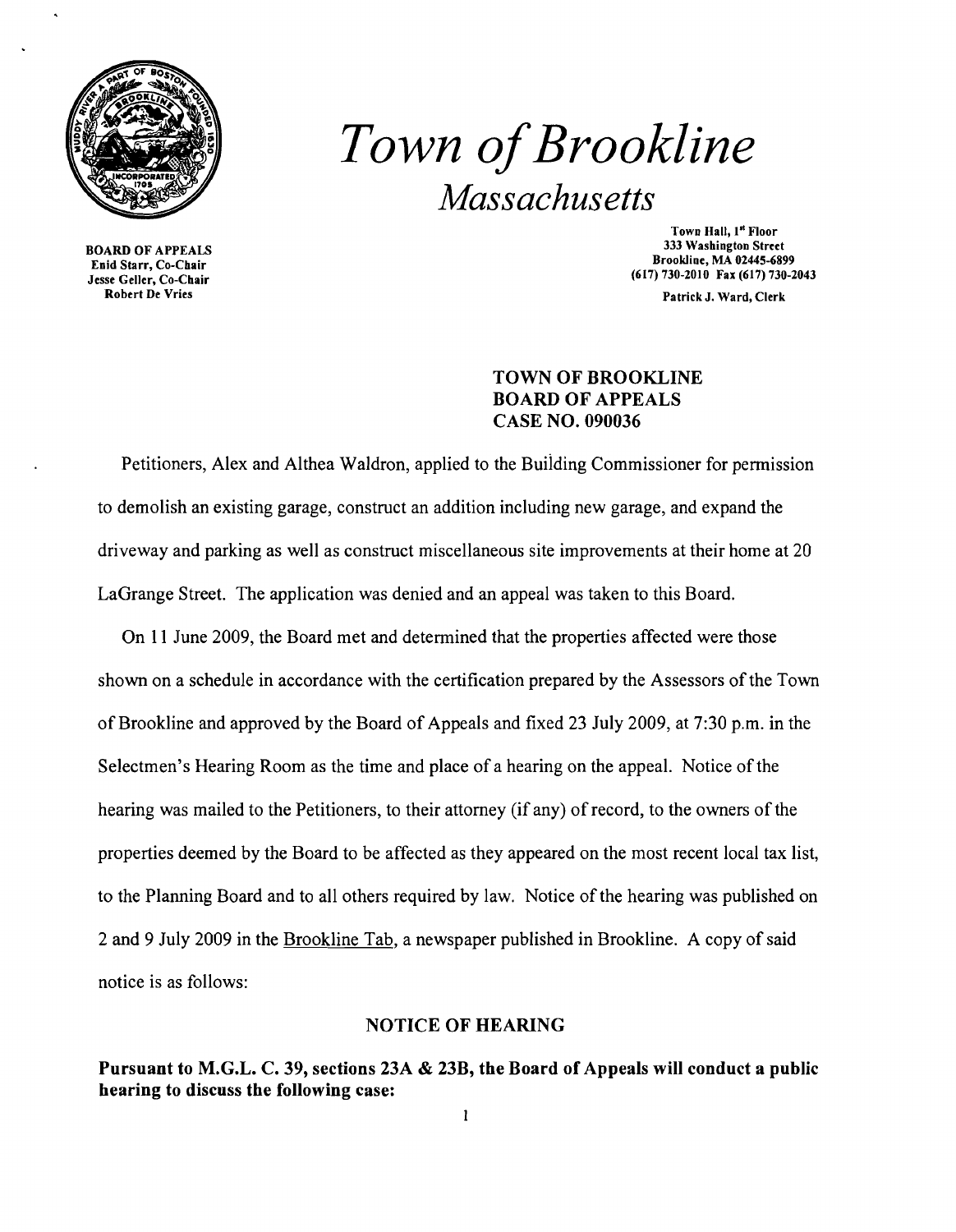Petitioners: WALDRON ALEX C and WALDRON ALTHEA A Location of Premises: 20 LAGRANGE ST BRKL Date of Hearing: 07/23/2009 Time of Hearing: 7:30 p.m. Place of Hearing: Selectmen's Hearing Room, 6th. floor

A public hearing will be held for a variance and/or special permit from:

5.09.2.j; Design Review, Special Permit Required. 5.20; Floor Area Ratio, Variance Required 5.22.3.b.l.b; Exceptions to Maximum Floor Area Ratio (FAR) Regulations For Residential Units, Special Permit Required. 5.43; Exceptions to Yard and Setback Regulations, Special Permit Required. 5.50; Front Yard Requirements, Variance Required. 5.54.2; Exceptions for Existing Alignment, Variance Required. 5.60; Side Yard Requirements Variance Required. 5.62; Fences and Terraces in Side Yards, Variance Required. For the design of All Off- Street Parking Facilities; 6.04.4.c, Variance Required. 6.04.4.e, Variance Required. 6.04.4.f, Variance Required. 6.04.5.c.l, Special permit Required. 6.04.5.c.2, Variance Required. 6.04.9.b, Variance Required. 6.04.12, Special Permit Required 6.04.14, Variance Required.

8.02.2; Alteration or Extension, Special Permit Required,

of the Zoning By-Law to remove an existing garage and to construct a new garage; to construct an addition (additional FAR); to extend and increase the driveway and parking areas, and to construct miscellaneous site improvements including retaining walls, exterior stairs and walkways per plans 20 LAGRANGE ST BRKL.

Said Premise located in a S-15 (single-family) zoning district.

*Hearings, once opened, may be continued by the Chair to a date and time certain. No further notice will be mailed to abutters or advertised in the TAB. Questions regarding whether a hearing has been continued, or the date and time ofany hearing may be directed to the Zoning Administrator at* 617-734-2134 *or check meeting calendar at:http://calendars.town.brookline.ma.usIMasterTownCalandarl?FormID= 158.* 

*The Town of Brookline does not discriminate on the basis of disability in admission to, access to, or operations ofits programs, services or activities. Individuals who need auxiliary aidsfor*  effective communication in programs and services of the Town of Brookline are invited to make *their needs known to the ADA Coordinator, Stephen Bressler, Town of Brookline, 11 Pierce Street, Brookline, MA 02445. Telephone:* (617) *730-2330; TDD* (617) *730-2327.*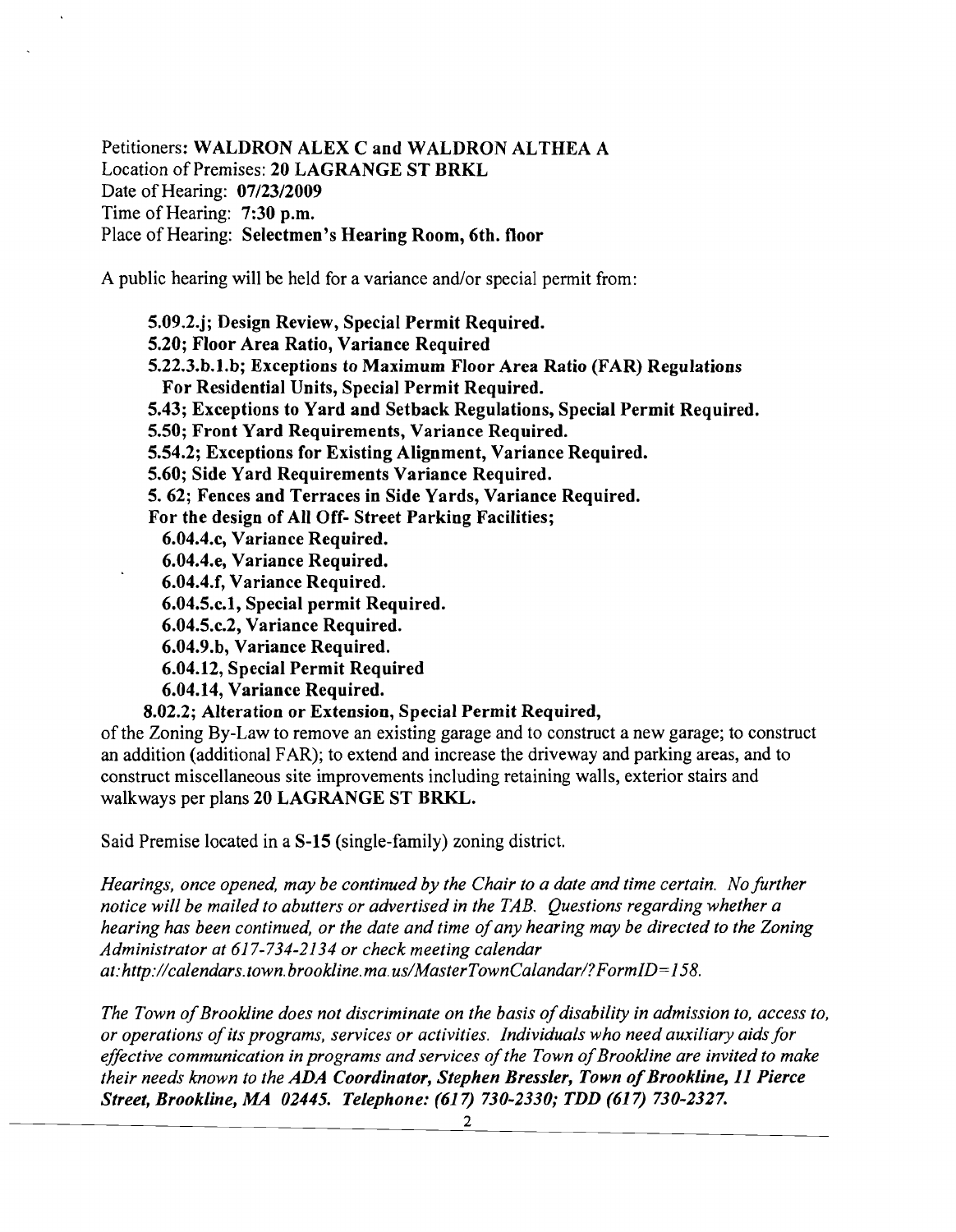## **Enid Starr Jesse Geller Robert De Vries**

At the time and place specified in the notice, this Board held a public hearing. Present at the hearing was Chairman, Jesse Geller, and Board Members, Jonathan Book and Rob DeVries. Mr. Edward P. Forte, Architect, of Forte Architecture and Design, 705 Center Street, Boston, MA 02130, presented the petitioners' case before the Board.

Mr. Forte described the existing dwelling at 20 La Grange Street as a Tudor style singlefamily dwelling constructed in 1923 and the neighborhood as a residential neighborhood near the Hammond Street rotary in Brookline, Massachusetts. The existing building, lot and parking facilities are all non-conforming and pre-date the current Town Zoning By-Law. Unique conditions of the property include a narrow lot and severe topography with an approximate 30' 0" (20%) change in grade from the front lot line to rear. The main entrance to the dwelling is at about 17'-0" above street level.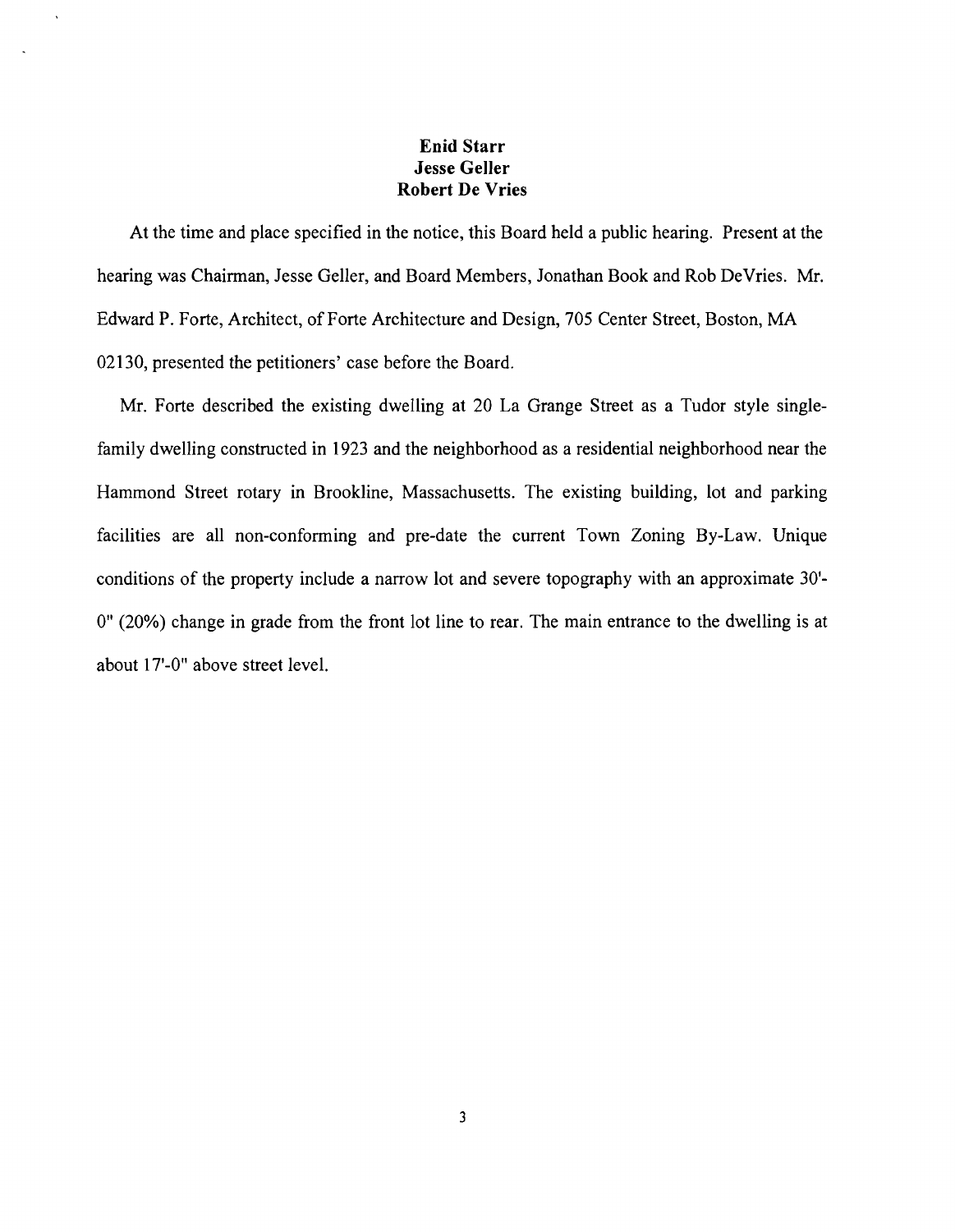He said that there is an existing underground accessory parking structure in the front yard, presently in poor condition, with non-conforming parking stalls and inadequate driveway access. Cars cannot fit in the garage, so they must park in the driveway, obstructing the pedestrian walkway at LaGrange Street. Vehicle access and egress pose a public safety hazard for the building's occupants and the general public as cars must back out onto a busy street over the sidewalk with limited visibility. There are steep steps and a pedestrian walkway with an approximate 15% slope to the house which present an additional safety hazard during winter conditions. There is no direct access from the parking areas to the dwelling entrance, requiring occupants to walk around the back of their cars out over the public way in order to gain access to the house. Existing landscape plantings are adequate at the house and are consistent with the surrounding neighborhood, but landscaping is sparse and ill-defined in other areas ofthe front and rear yards. The lack of a tree canopy and vegetation at the front yard has been adversely affected by the recent destruction of mature trees on the abutting property at 24 La Grange Street. La Grange Street is a main thoroughfare with no on-street parking or parking lane. The subject property is located near the Hammond Street rotary, a busy intersection. During rush hour, cars are typically backed up to the applicant's driveway, making access and egress even more difficult. These special conditions create a substantial hardship for the building's occupants inasmuch as they pose an impediment to comfortable habitation of the dwelling, additionally constituting a safety hazard not only to the building's occupants but to the general public as well, Mr. Forte said.

As to the history of the property, Mr. Forte said that the applicant purchased the property in 2005 with approved plans for a shared driveway with 12 La Grange Street. (Ref. Brookline Board of Appeals Case #: BOA050046 (#12), BOA050047 (#20), September 15,2005.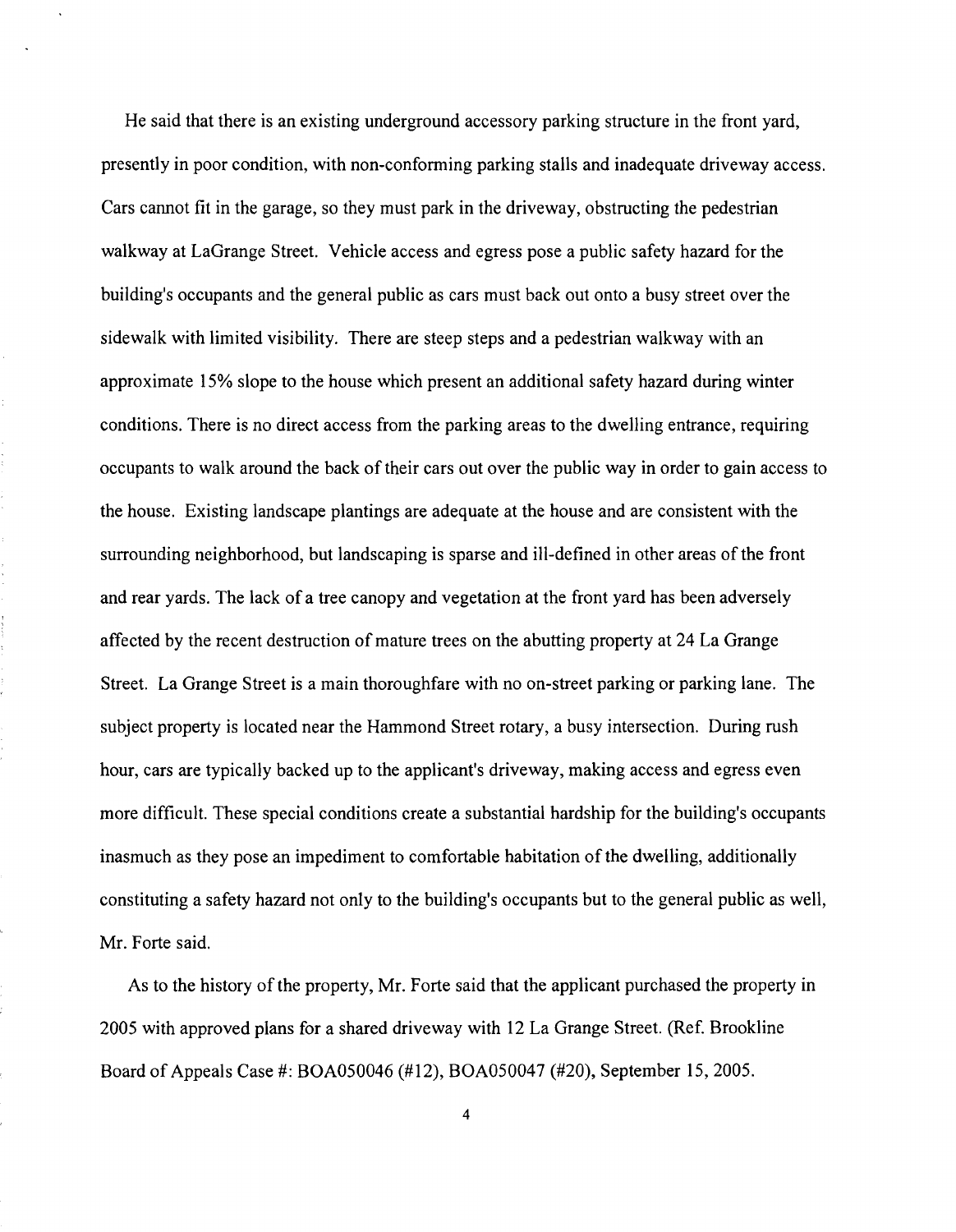Due to concerns about the height of proposed retaining walls designed at over 7'-0", safety of their children, the loss of usable and landscaped open space, and proximity of the proposed shared driveway to existing foundations, the plan was abandoned by mutual consent of the abutters. The abutter at 12 La Grange has subsequently placed construction in the side yard which would prevent implementation of this plan. Mr. Forte said that it should be noted that the previously approved plans would have permitted an increase in impervious surfaces on 20 La Grange Street by approximately 1,460 SF. The existing underground garage structure would have been allowed to remain in place, making total site impervious areas equal to about 1,735 SF and reducing total site open space areas to **11,729** SF.

Mr. Forte said that the proposal before the Board consists of reconstruction and relocation of the underground parking structure and the addition of a new entry foyer, and is intended to provide safe vehicular access and egress with an improved entry sequence from the driveway and street to the dwelling. The total combined area of all new and existing spaces is calculated at 4,038 GSF, in excess of allowed floor area, but less than the 20% increase of permitted gross area allowable by Special Permit under **Section 5.22.b.l.b** of the Zoning By-Law. Although the proposal does not conform to required side and rear yard setbacks, other dimensional requirements are provided to assure the same level of amenity to nearby properties and significant landscaping improvements are proposed as a counterbalancing amenity, and therefore the requirements of **Section 5.43** ofthe Zoning By-Law are satisfied. Specifically, the rear yard provided is 92.3', or 230% of the required setback of 40'. The proposed front yard setback, necessitated by dimensional requirements of off-street parking and special conditions of the property, exceeds what is allowed under the Zoning By-Law by less than 1%. The side yard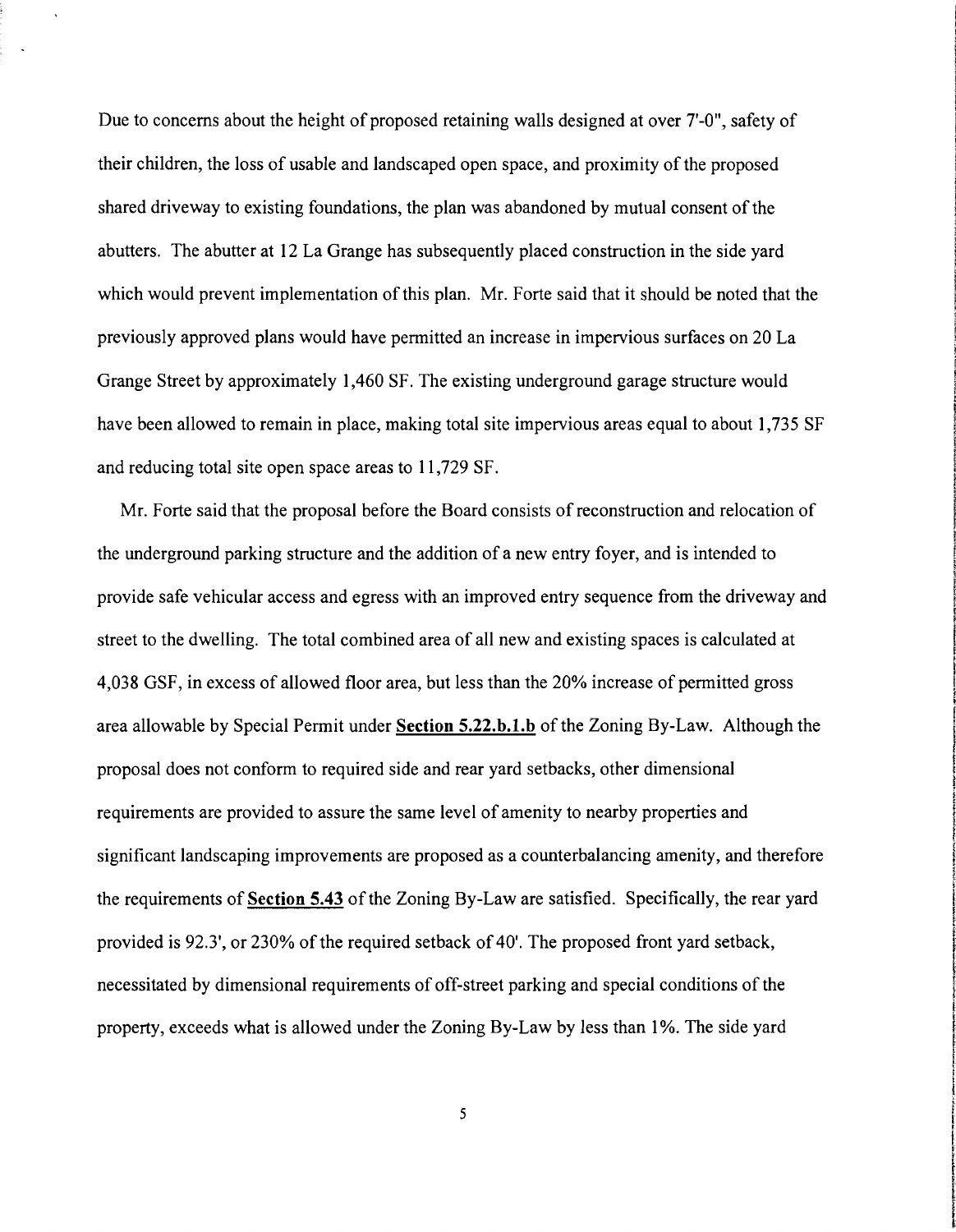setback is in excess of what is allowed under the Zoning By-Law, but reduces the present nonconformity by 250%.

Mr. Forte said that it should also be noted that the proposed structure is at approximately 30% greater distance to the abutting building at 24 La Grange compared to the existing underground parking structure. Mr. Forte stated that FAR and setback relief can be granted as a Special Permit under the zoning sections cited of the Zoning By-Law. Strict conformance with zoning requirements for design of off-street parking facilities is constrained by topographical and other dimensional conditions of this particular site. He said that they have extensively reviewed the design of the driveway, vehicle access, required size of parking stalls and garage, and have incorporated the Planning Board's comments and suggestions in the revised plans. The proposed width devoted to vehicular use is necessitated by function required for vehicles to tum around and face outward to exit the property, and is designed to insure maximum safety for occupants and the general public. Given the special circumstances of this site, Mr. Forte said that the proposal meets the intent of the Zoning By-Law to the greatest extent possible with regard to the design of required off-street parking. A site drainage plan has been provided per requirements of **Section 6.04.9.b** of the Zoning By-Law. Extensive landscaping including garden stone walls, ornamental pavements, trellis-work, ornamental plantings, trees, and dense screening and buffering plantings are provided as a counter-balancing amenity under Section 5.43 of the Zoning By-Law. The proposed plan will preserve approximately 34% more site open space compared to the previously approved common driveway scheme, and exceeds required open space for the lot by 428%. The plan also incorporates exterior lighting for safety and aesthetic design effect.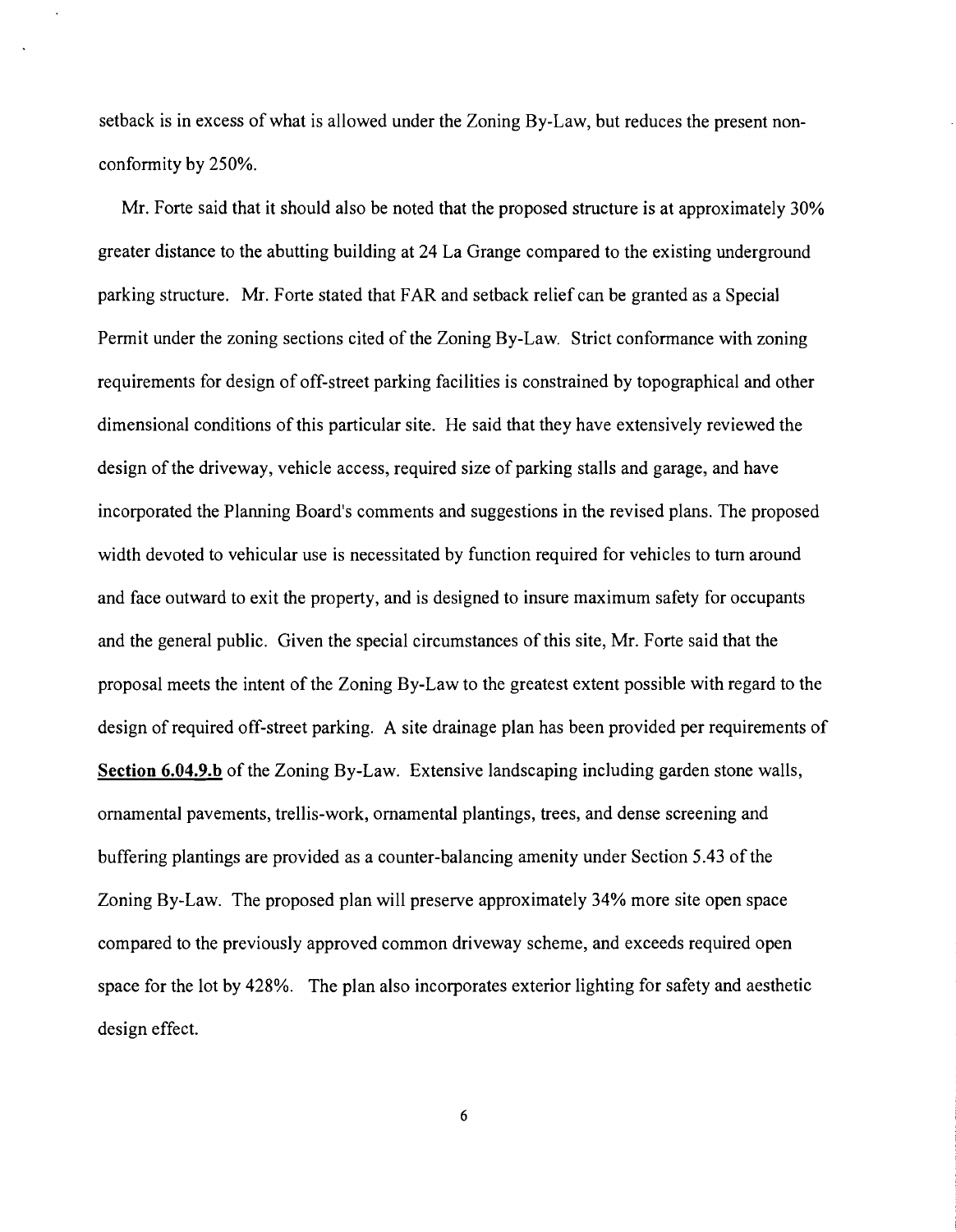Mr. Forte said that the petitioners have received letters of support from two abutters and have heard testimony in support of the proposal from neighbors during Planning Board hearings of 7/9/09 and 7116/09. The petitioners have acknowledged the letter from the abutter at 24 La Grange to the Planning Board of 6/30/09 and have considered the abutter's concerns in subsequent revisions to the proposal. According to testimony heard at Planning Board hearings of 7/9/09 and 7/16/09, although the abutter at 24 LaGrange had specific concerns, he was not in general opposition to the proposal. The Planning Board voted unanimous approval of the proposal on 7/16/09, with certain qualifications.

In summary Mr. Forte said that this proposal has satisfied the intent of the Zoning By-Law and, as designed, will not negatively affect the Zoning District in which the building is located. Further, the proposal, by providing improved pedestrian and vehicular safety and detailed landscaping as a counterbalancing amenity, will not pose a detriment to the public good, nor substantially derogate or nullify the intent of the Zoning By-Law, and will enhance the public safety and welfare.

The Landscape Architect, Phillip Hresko, 110 Broad Street, Boston MA0211 0 outlined the landscape improvements related to the project. He discussed the plantings, walkways, retaining walls and the terrace atop the new garage. Mr. Hresko noted that due to landscaping to be planted along the property line, the garage and terrace will not be visible to the neighboring dwelling at 24 LaGrange Street.

Board Member DeVries asked questions relative to the grades and heights of various parts of the property, in particular the grade and height difference between the property and the abutting lot at 24 LaGrange Street. Mr. Hresko displayed a section view of the property to show the relative grades and heights. He explained that the plan was to get as much planting between the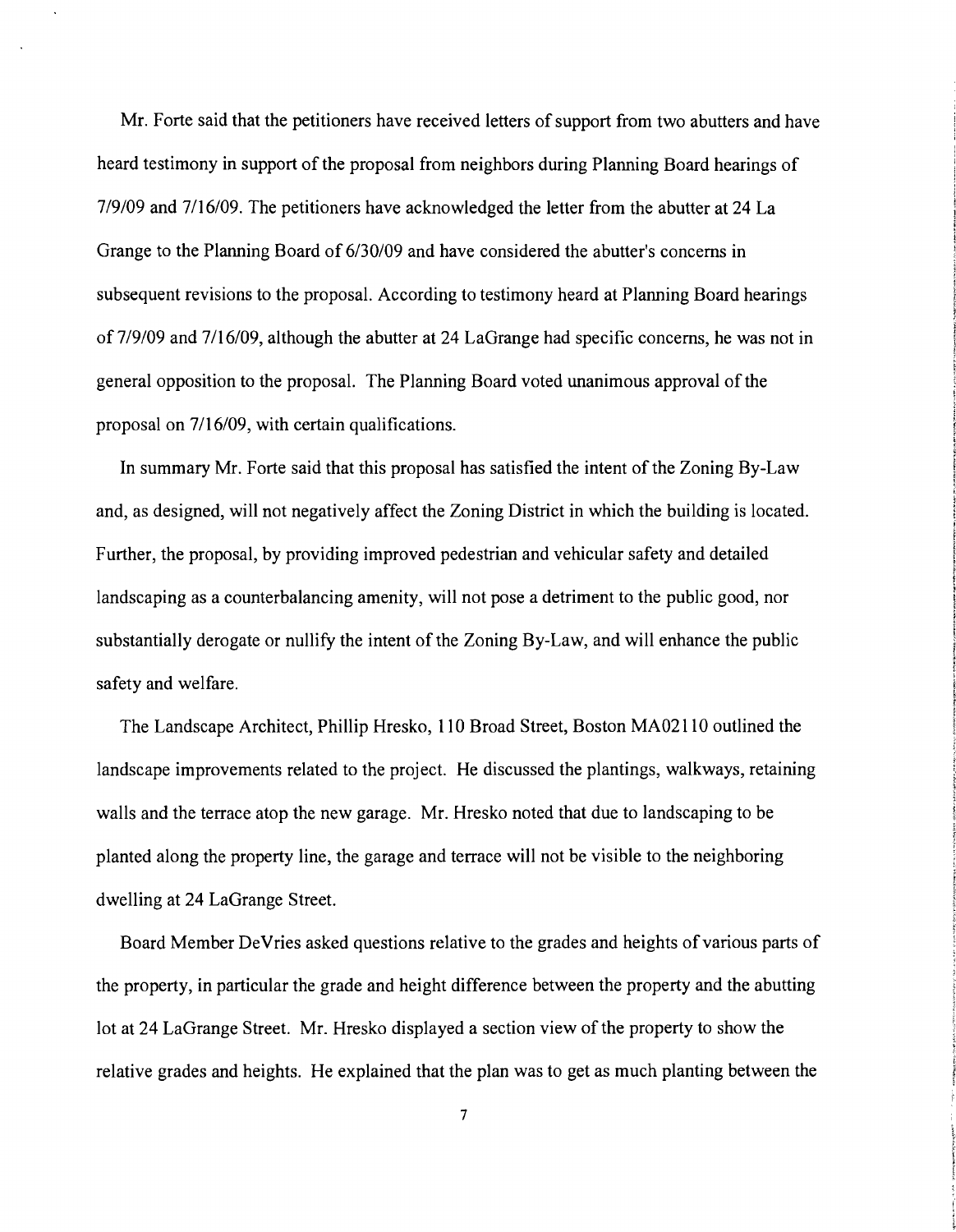terrace and the neighboring property at 24 LaGrange Street to provide some buffer for both. Mr. DeVries inquired about the width of the curb cut. Mr. Hresko said that, at the recommendation of the Planning Board, the width of the curb cut was reduced from slightly larger than 20' to 16' to reduce the sightlines onto the property. Mr. DeVries opined that a further reduction to fourteen (14 ') feet would provide a greater area for landscaping and offsetting amenity for the neighbor.

Board Member Book asked about the variance requested. He asked whether the garage could be serviced by a straight driveway as opposed to the hammerhead as proposed. Mr. Forte cited the narrowness of the lot as one factor. He said if the lot were wider and the house wider he could accomplish the same result without a variance. He said that the busy street prevented safe entry without the cars turning around first. Mr. Forte said, at the suggestion of the Planning Board, he provided a raised walkway to visually reduce the width of the parking area at the hammerhead. However, Mr. Forte acknowledged, cars while turning, could go over the walkway. Mr. Book said that essentially the hammerhead portion of the driveway is the only component in need of a variance and questioned both the need for a variance and whether sufficient evidence was presented to establish the requirements for granting a variance under Massachusetts General laws Chapter 40A, Section 10.

Chairman Geller asked about design review, specifically the environmental impact design standards under Section 5.09.4 of the Zoning By-Law. Mr. Forte stated that all the documents evidencing satisfaction of the environmental impact design standards were submitted to the Planning Board, including a stormwater drainage plan. Mr. Forte spoke about the relation of the buildings to the form of the streetscape and neighborhood. He said that the design was consistent with the surrounding neighborhood. Materials used will be similar to those that exist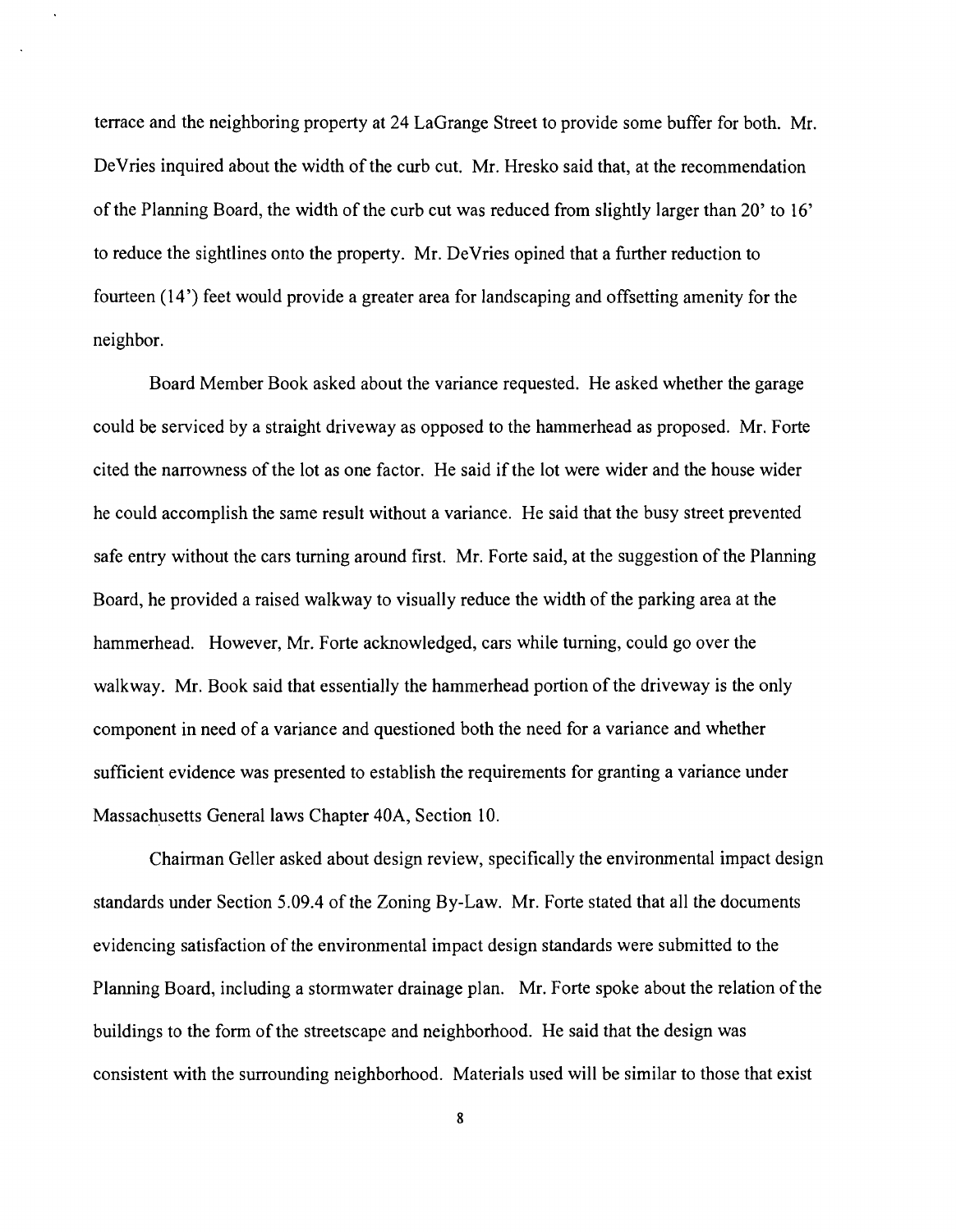and several architectural elements will be brought from the existing structure to the addition. He said that they intended to replicate the existing battened wall as well.

The Chairman asked whether anyone in the audience wished to speak in support of the application. Mr. Charles Roderick, the immediate abutter to the north, stated that he and his family support the proposal before the Board and he reiterated the safety concerns regarding backing onto LaGrange Street. He also said that he was extremely impressed with the landscaping proposed for the project.

The Chairman asked whether anyone in the audience wished to speak against the application. Mr. Ron Blumenfeld, of 24 LaGrange Street, the abutting lot, spoke against the relief requested. Mr. Blumenfeld questioned the uniqueness of the lot and structure and whether relief by variance was warranted. Mr. Blumenfeld showed a photo representing what he would view from his living room window, which sits higher than the applicant's house, and suggested that the terrace and new garage would reduce his privacy and impact his view. He is concerned with the amount of pavement in the parking court and the proximity of the addition to his property and noted that the terrace will be located "on top" of his property. He said that he was also concerned that should some future homeowner run a business from the applicants' property, trucks could be parked in the large front yard and detract further from the residential nature of the neighborhood. Mr. Blumenfeld and his wife also submitted into the hearing record a letter memorandum in opposition to the relief sought.

Mr. Amon Blumenfield, also an abutter at 24 LaGrange Street, said he was concerned with the proximity of the new structures, including retaining walls, to the abutting property. He said that when the petitioners bought the property at 20 LaGrange Street it already violated the Zoning By-law as to set back, particularly the southern wall of the garage, and that the proposed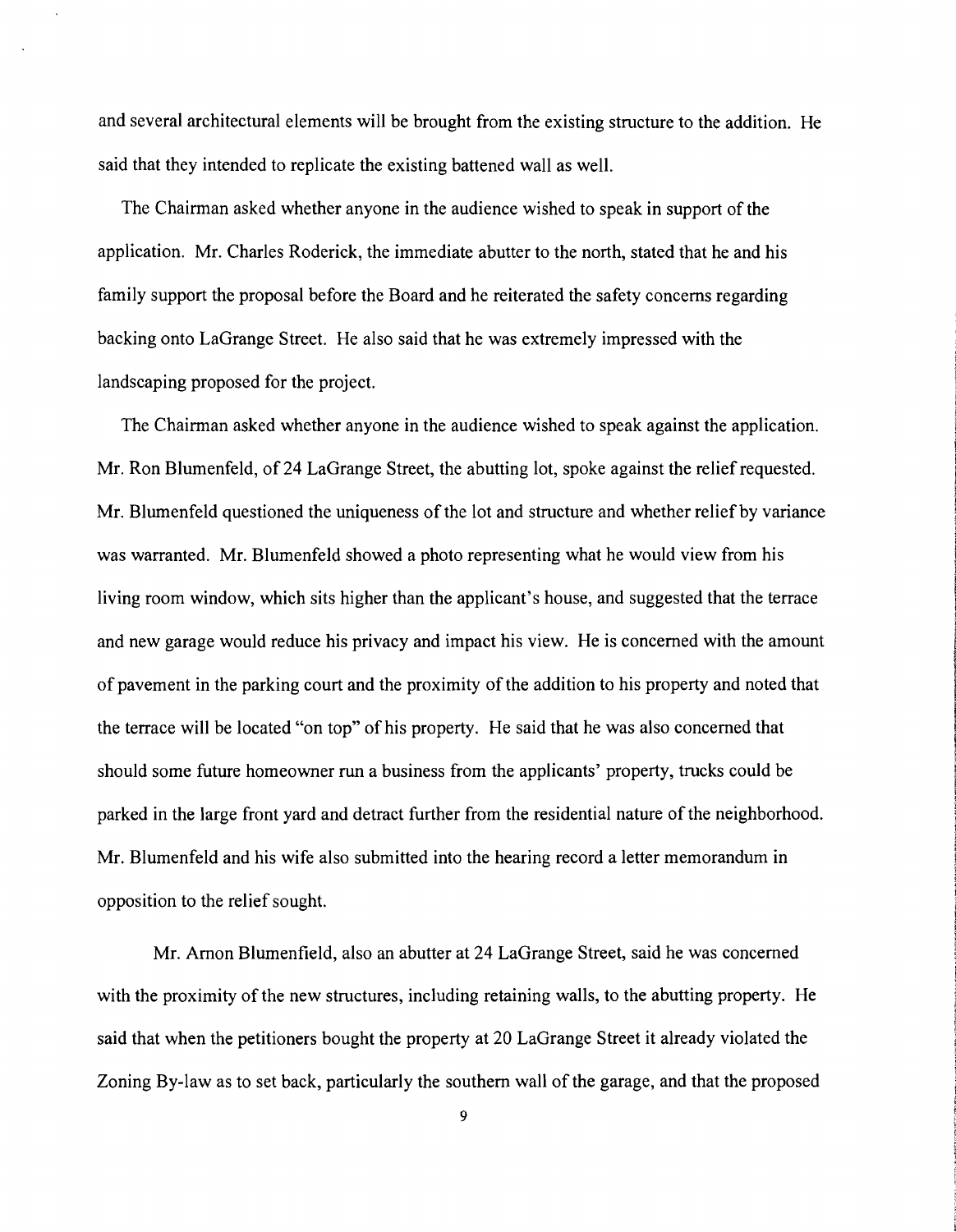plan would make the non-conformity worse. Mr. Blumenfeld noted that most of the properties in the neighborhood on LaGrange Street are configured similarly to the applicants' existing property, that the new structure will be out of line with other structures in the neighborhood and that the original driveways and garages were designed forward and to the right on the respective lots so as not to encroach on abutting lots. He said he was concerned that if the plan is approved then some of his neighbors will file similar plans and the character of the neighborhood will change. He said most of the property owners along his neighborhood on LaGrange Street are required to back onto the roadway and there have been no accidents of which he is aware or on file at the Police Department resulting from backing onto the road. Mr. Blumenfeld said he was concerned that the garage extended past the front of the house. Mr. Blumenfeld noted that 34 LaGrange Street, which has a garage and driveway configuration similar to what is being proposed by the applicants, is a much wider lot than the applicants' lot. He was concerned about the height and structural integrity of the retaining wall required to level the applicants' property as well as their proximity to his lot. Mr. Blumenfeld was additionally afraid that the excavation required for construction of the retaining walls would have a detrimental effect upon his property. He said approval of the proposal would have a detrimental effect upon his quality of life; that the view from his home would be adversely impacted and would take-away from the rural style of living.

Lara Curtis, Senior Planner delivered the findings of the Planning Board.

**FINDINGS** 

**Section 5.09.2.j** – Design Review: Special permit required. **Section 5.20** - Floor Area Ratio: *Variance required.*  **Section 5.22.3.b.l.b** - Exceptions to Maximum Floor Area Ratio (FAR) Regulations for Residential Units **Section 5.43** - Exceptions to Yard and Setback Regulations **Section 5.50** – Front Yard Requirements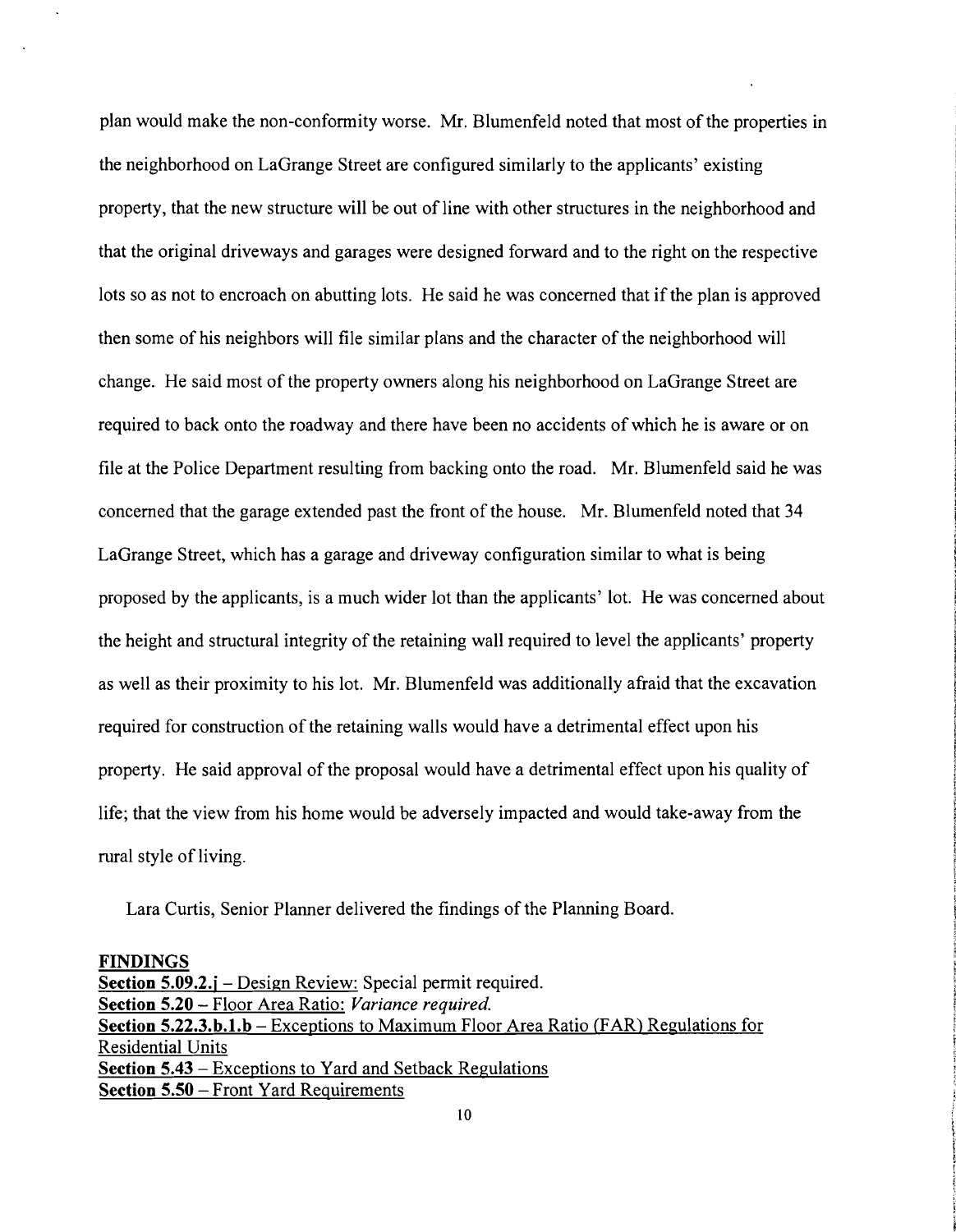Section 5.54.2 - Exceptions for Existing Alignment

Section 5.60 – Side Yard Requirements

Section 5.62 - Fences and Terraces in Side Yards

Section 6.04 - Design of All Off-Street Parking Facilities

.4.c - Entrance and exit drive width

.4.e - Driveway grade greater than 10 percent

 $.4.f$  – Designed to ensure maximum pedestrian and vehicular safety

 $.5.c.1$  – parking area front yard setback

 $.5.c.2$  – parking area side yard setback

.9.b - surfacing and drainage of driveway and parking area

.12 - installation of new parking facilities for existing structures

.14 - more than 40% of façade width, or 24 feet, devoted to parking, *variance required* 

Section 8.02.2 - Alteration or Extension: *A special permit is required* to alter this nonconforming structure.

| <b>Required</b>     | <b>Existing</b>     | Proposed                 | <b>Finding</b>                  |
|---------------------|---------------------|--------------------------|---------------------------------|
| 47.08 feet*         | 63 feet             | 33.6 feet                | Special permit**                |
| (25 feet typically) |                     | Rev. Plan 46.5'          |                                 |
| 15 feet             | 9.7 feet            | 7.25 feet                | Special permit**                |
|                     |                     | Rev. Plan 8'             |                                 |
| 47.08 feet          | n/a                 | 10 feet (estimate)       | Special permit**†               |
|                     |                     | <b>Rev. Plan 12.5'</b>   |                                 |
|                     |                     | (estimate)               |                                 |
| 15 feet             | n/a                 | $8.4$ feet               | Special permit**†               |
|                     |                     | Rev. Plan 9.5'           |                                 |
| 20 feet             | $21.4$ feet         | $21.4$ feet              | Special permit, pre-            |
|                     |                     | Rev. Plan 16'            | existing condition <sup>+</sup> |
| Max 20.8 feet       | n/a                 | 43.7 feet                | Variance                        |
| (40% of façade      |                     | <b>Rev. Plan 28.7'</b>   |                                 |
| width)              |                     | (walkway in place of     |                                 |
|                     |                     | outdoor parking          |                                 |
|                     |                     | space)                   |                                 |
| $0.25; 3.366$ s.f.  | $0.266; 3.579$ s.f. | $0.31; 4.189$ s.f.       | Variance                        |
| 100%                | 106%                | l 24%                    | Rev. Pl. - Special              |
|                     |                     | Rev. Pl. 0.30; 4,038 s.f | Permit                          |
|                     |                     | 120%                     |                                 |
|                     |                     |                          |                                 |

\*Under *Section* 5.54.2, *Exceptions (or Ex,sting Alignment,* If the alignment of two or more bulldmgs on either or both sides of a lot is farther from the street than the required front yard depth, the average of the existing alignment of all buildings within 150 feet of the lot shall be the required front yard. \*\*Under *Section* 5.43, *Exceptions* to *Yard and Setback Regulations.* the Board of Appeals may substitute by special permit other dimensional requirements for yards and setbacks if counterbalancing amenities are provided. The applicant has indicated enhanced landscaping and improved public safety would be provided as counterbalancing amenities.

tUnder *Section 6.04.12,* where new parking facilities are being installed to serve existing structures, the Board of Appeals may allow by special permit the substitution of other dimensional requirements provided such substitution is necessary to permit the installation of some or all of the off-street parking spaces.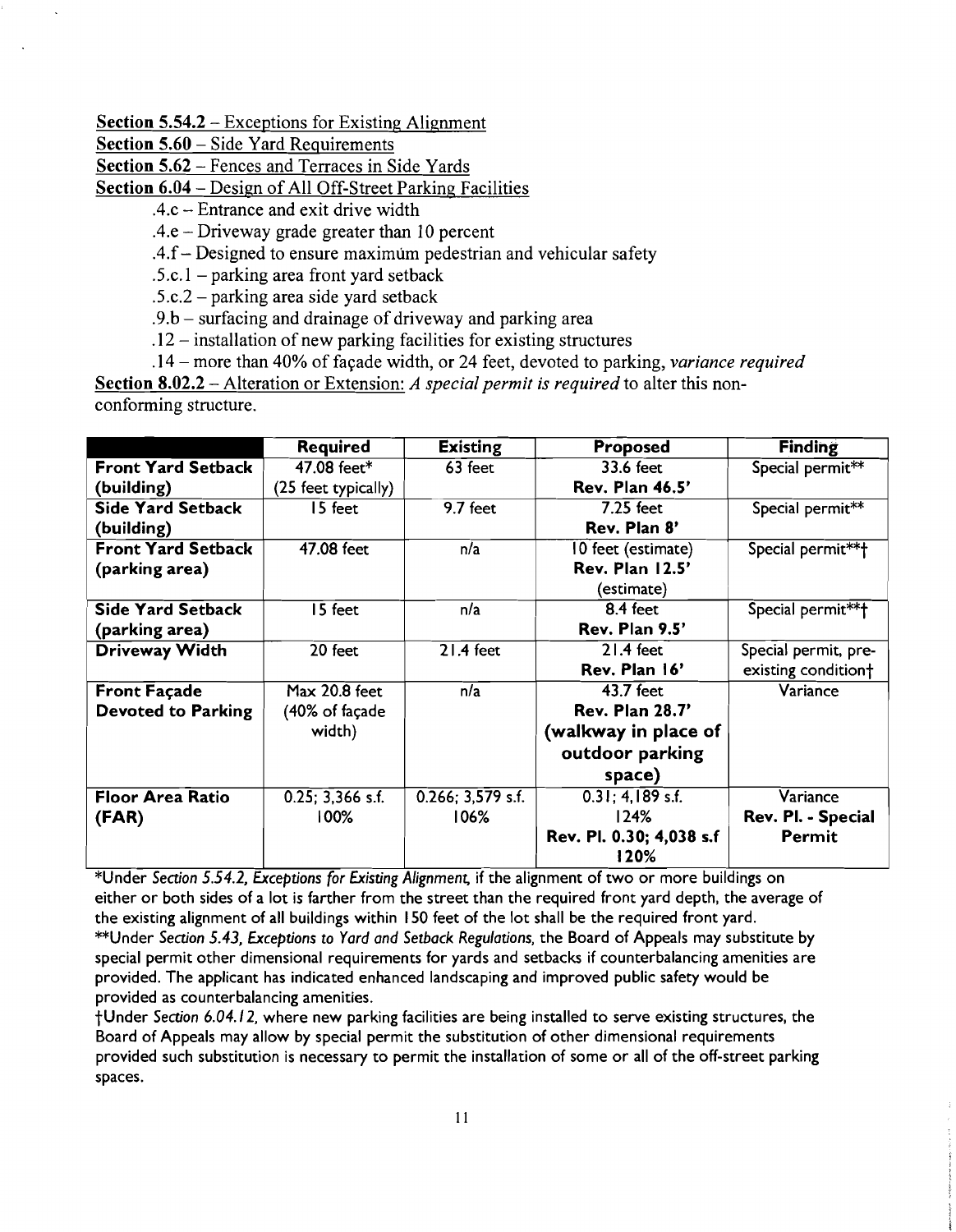Ms. Curtis said that the Planning Board was not opposed to the construction of an attached garage and entryway addition to the front of this single-family, however, the Board is concerned about the amount of paving in front of the dwelling, and it is not clear if vehicles will be parked in this front area. This front paved area should be finished with either pavers or another decorative paving treatment to lessen its visual impact on the streetscape and more landscaping should be added. Additionally, because of the significant amount of excavation and the installation of retaining walls, all retaining wall designs should be certified by an engineer to ensure stability and safety prior to construction. The architect has indicated they are working with a structural engineer on this project.

Ms. Curtis reported that the applicant originally needed two variances for this proposal for FAR and parking wider than 40 percent of the building façade facing the street. The applicant has now revised the plan so that FAR is within the special permit requirements, and although a variance is still required for parking greater than 24', the applicant has reduced the width of the parking area and created a pedestrian walkway using different paving materials leading to the front door, which reduces the appearance ofthe paved parking area. Since the existing topographical conditions make it difficult to provide parking on site, and the current parking arrangement would be dangerous as vehicles must back out onto LaGrange Street, a busy public way, the Planning Board believes that the proposed plans with some modification provides safer parking access to the site. However, the Planning Board has asked that the applicant further reduce the paved parking area and substitute with landscaping in some areas, and indicate where vehicles will be parked, which the applicant has agreed to do so. Therefore, if the Board of Appeals finds that the requirements for a variance are met, the Planning Board recommends approval of the proposal and the plans, prepared by Forte Architecture + Design and dated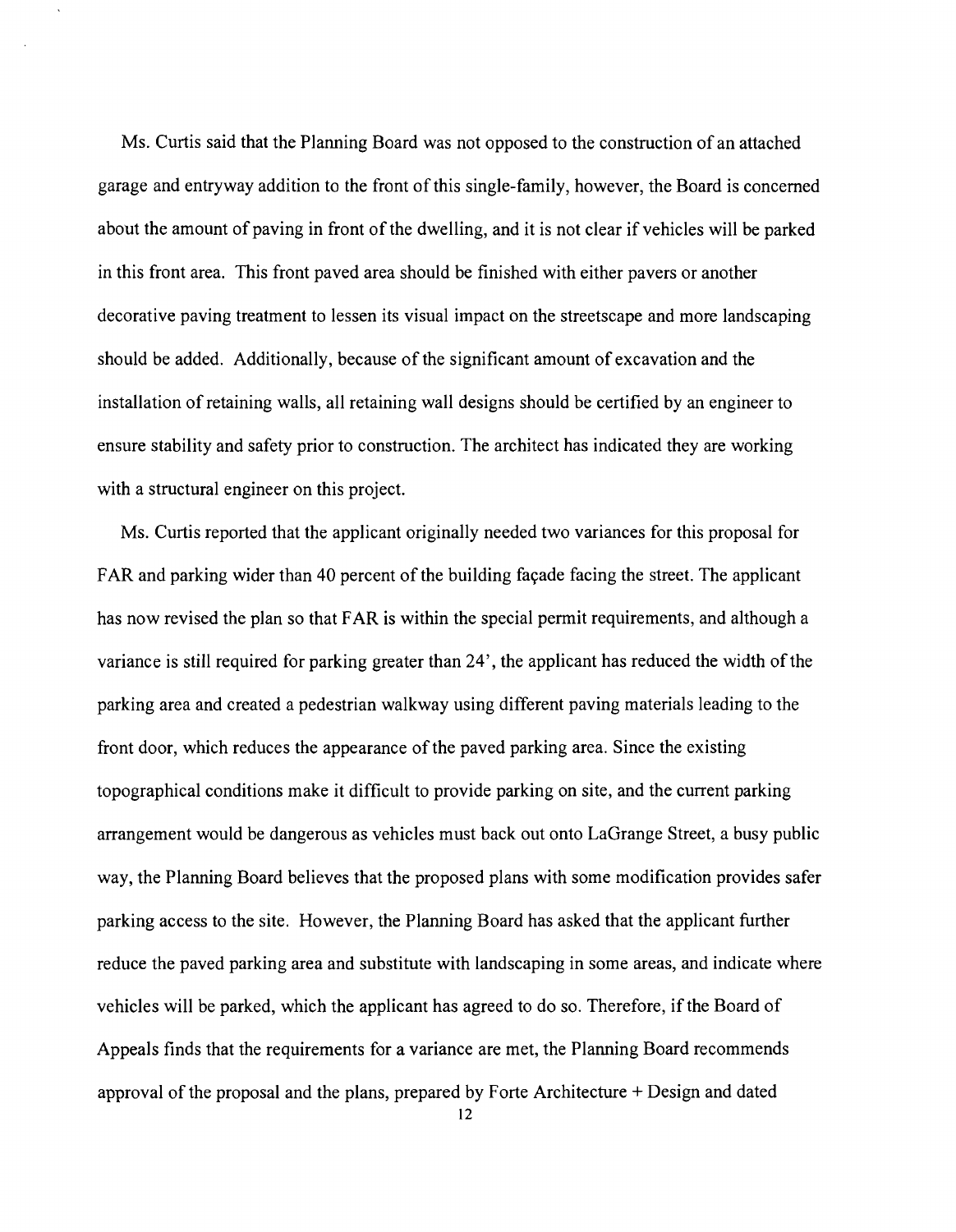7/15/2009, and the site plan prepared by Slaneyside Land Surveyors and dated 7/23/2009,

subject to the following conditions:

- 1. Prior to issuance of a building permit, final elevations, indicating all alterations to the building façade, shall be submitted to the Assistant Director for Regulatory Planning for review and approval.
- 2. Prior to issuance of a building permit, a final landscaping plan, indicating excavation and retaining wall details, planting types and locations, hardscape materials, and fencing and railing details, shall be submitted to the Planning Board for review and approval.
- 3. Prior to issuance of a building permit, all plans for new retaining walls shall be reviewed and approved by a registered structural engineer to ensure safety and stability.
- 4. Prior to issuance of a building permit, the applicant shall submit to the Building Commissioner for review and approval for conformance to the Board of Appeals decision: 1) a final site plan, stamped and signed by a registered engineer or land surveyor; 2) final elevations, stamped and signed by a registered architect; and 3) evidence that the Board of Appeals decision has been recorded at the Registry of Deeds.

Michael Shepard, Building Commissioner, delivered the comments from the Building Department. Mr. Shepard stated that there were a significant number of citations for the proposal before the Board. He said that the Zoning By-Law provides for "average alignment" in relation to the street. Because the homes in the vicinity are substantially farther from the road than what is required under the Zoning By-Law, the setback is effectively increased and thus there is a need for front yard relief. Mr. Shepard stated in response to one of the concerns of the abutter at #24 LaGrange Street, that retaining walls, subject to the appropriate height restriction, could be constructed on the petitioners' side of the lot line without a set-back requirement. Mr. Shepard also in response to a neighbor's concern relative to the parking of commercial vehicles stated that it was not allowed in a residential district without relief from the Board of Appeals.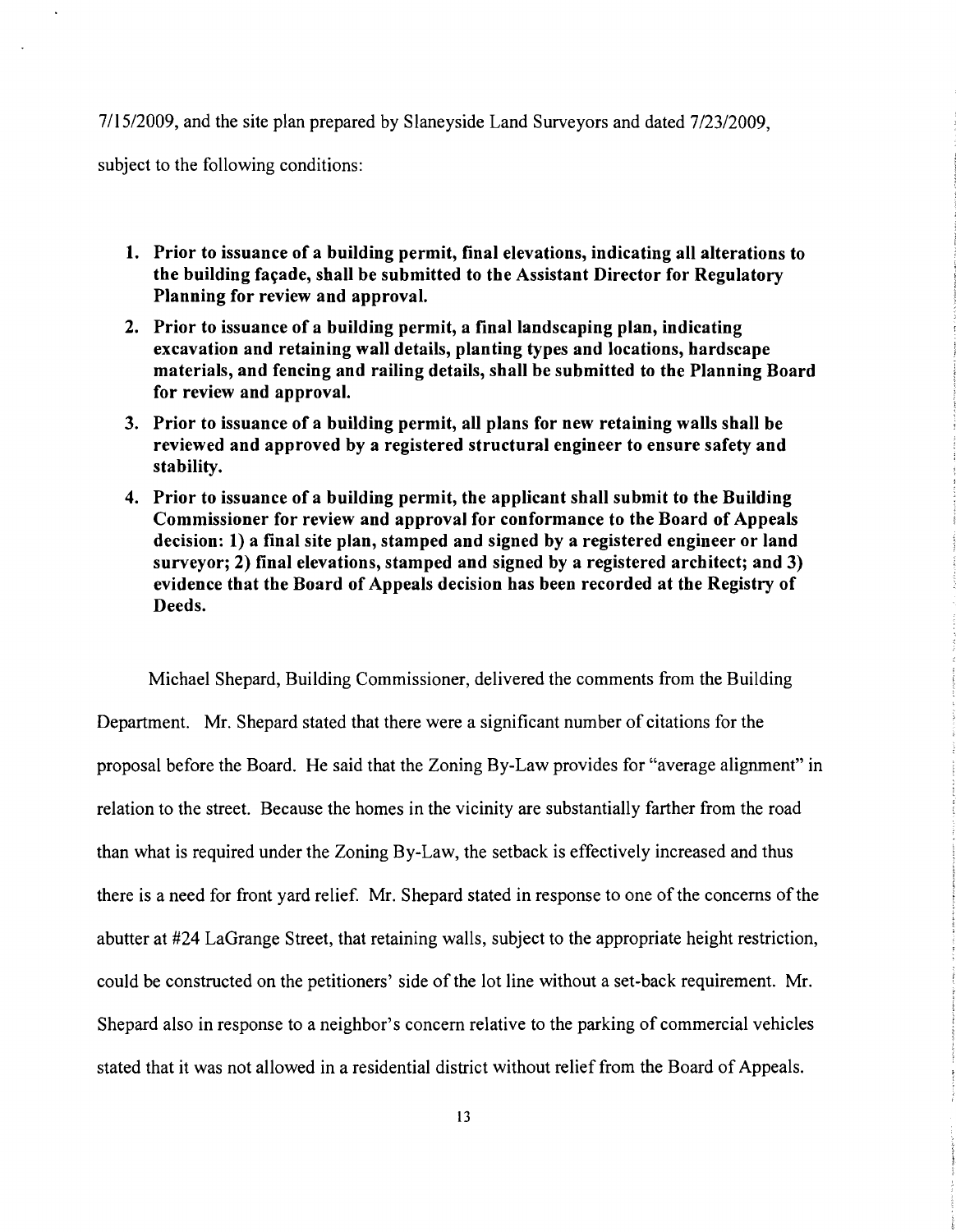Mr. Shepard noted that the petitioners' contention that there exists a safety hazard as a result of backing onto LaGrange Street, one of the grounds the petitioner cites for the granting of the variance, is the same safety or lack of safety considerations to which most of the neighbors are exposed. He said the only requested relief requiring a Variance is under **Section 6.04.14** of the Zoning By-Law (the 40% or 24' rule whichever is less devoted to parking or other vehicular use). Mr. Shepard said that he suspected the reason Town Meeting approved the 40% rule was to prevent vast expanses of paving to the front of homes in Brookline. If the driveway were reduced to the allowed width Mr. Shepard opined that all the relief required could be by Special Permit. Mr. Shepard stated that from his perspective it would be a better plan for the neighborhood if the hammerhead portion of the driveway were significantly reduced or eliminated.

The Chairman asked Mr. Forte if he had any comments in rebuttal or closing remarks. Regarding safety, Mr. Forte stated that the safety concerns of the applicants was a real one and noted that there was a roll-over several weeks ago. He said that the argument that there haven't been any accidents doesn't mean that there won't be one. Mr. Forte noted that the unique site conditions specific to the petitioners' lot made for difficult lines of sight, exacerbating the safety issue. He said exiting the driveway onto the street head-first will greatly improve safety. Mr. Forte also stated that the property's proximity to the traffic rotary make backing-up more difficult onto LaGrange Street, particularly during rush hour. With respect to the abutters comments relative to his view of 20 Lagrange Street, Mr. Forte responded that the landscape team went to great lengths to provide additional screening to ameliorate the neighbors' concerns. Mr. Forte noted that the abutter recently removed mature trees on his own property that would have provided the same or better screening. Mr. Forte said that the project satisfies the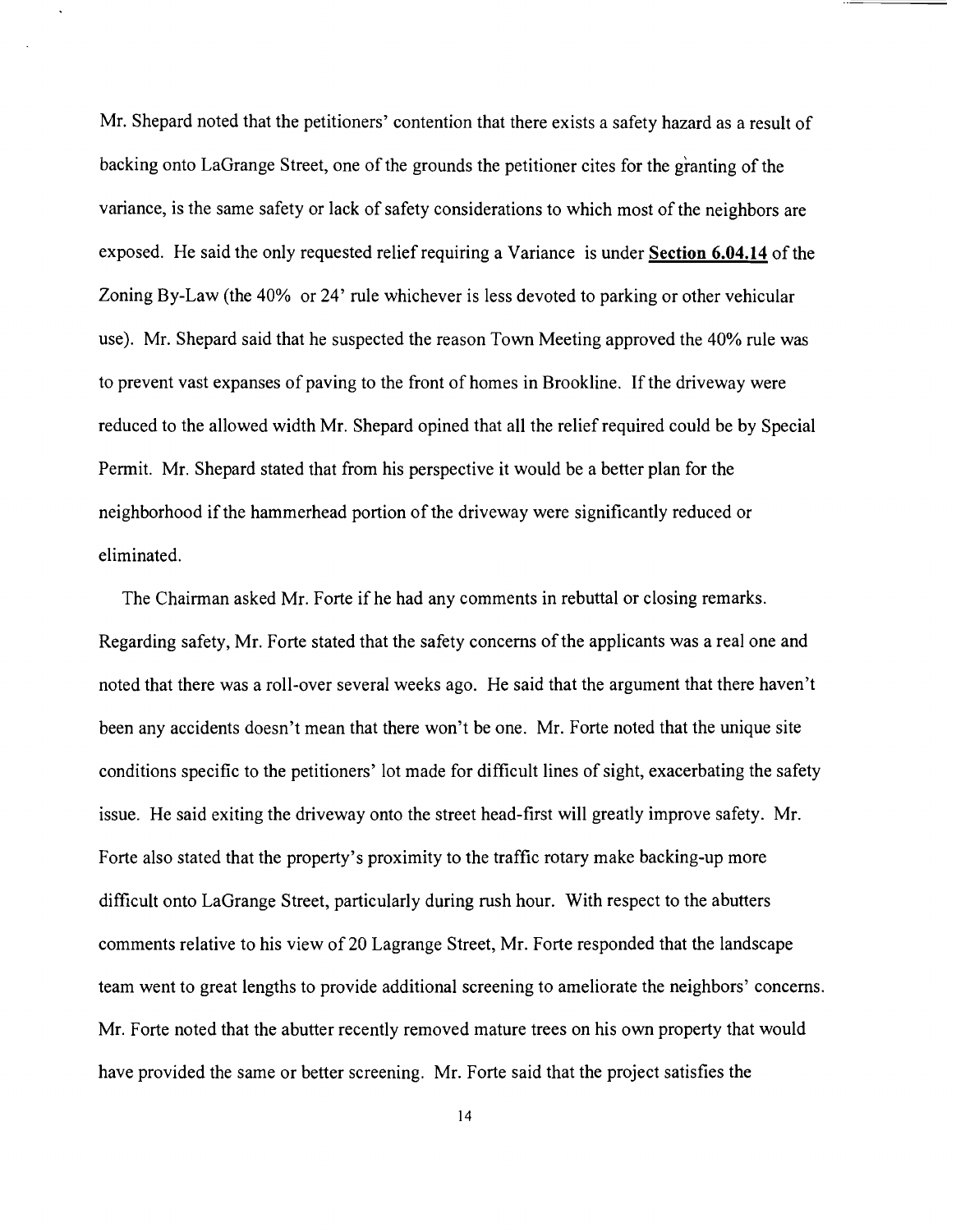requirements of Section 5.43 of the Zoning By-Law given the benefits provided. He said the extremely large rear yard and considerable landscaping provides at least the same standard of amenity to the nearby properties as would otherwise be achieved by compliance with the Zoning By-Law. As for the size ofthe garage, Mr. Forte said that he designed the garage to accommodate the needs of the family without its being oversized. He said that he reduced the size by seventy square feet in response to comments from the Planning Board changing the F.A.R. relief sought from a Variance to a Special Permit. Mr. Forte reported that the petitioners had a sub-surface geotechnical investigation done at the site and a copy has been submitted to the Planning Board. He said that ledge was not encountered but heavy, dense glacial till exists on the site. This type of soil material he said is more conducive to the site improvements planned for the project. Mr. Forte said that the petitioners are working with a structural engineer relative to the design of the retaining walls on the site. Mr. Hresko commented on the topography specific to the site and noted that the abutting neighbors would only see landscape screening.

The Chairman asked whether any of the other Members of the Board had any further questions. There being no further questions, the Board deliberated. During discussion, Board Member Jonathan Book, stated that he wasn't convinced that the requisite conditions existed necessary for issuance of a Variance, particularly, he did not believe that the petitioner had demonstrated factors sufficient to establish that circumstances relating to soil conditions, shape or topography ofthe petitioners' land or the structure especially affected the petitioners' land or structures and did not also affect generally the Zoning District in which it is located. Furthermore, he said that he was not sure whether a variance was even necessary given that the petitioners could still construct a driveway without a hammerhead for turning around with only Special Permit relief. Mr. Book stated that he would not be in favor of the issuance of a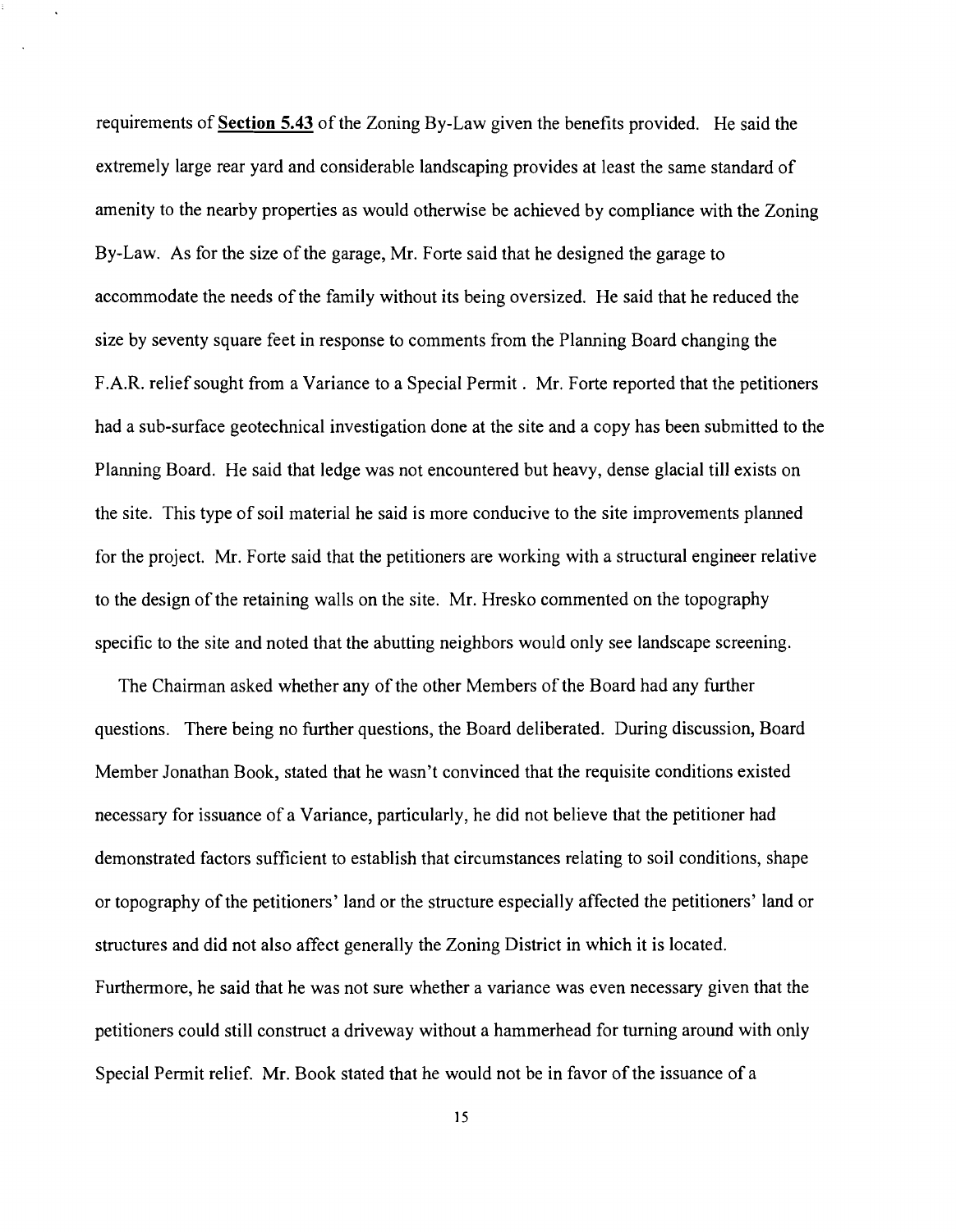Variance as requested by the petitioners. With regard to the requested relief by Special Permits, Mr. Book said that the Board is permitted to issue certain Special Permits. He said that the project seemed well planned and he was not persuaded by the neighbors' concerns about negative impacts due to the proximity of the garage and terrace to the property side yard and topography of the site. He said the garage for the most part is subterranean, the only visible part being the terrace on top of it. He said that the petitioners could alternatively construct a terrace on their property in the proposed location without relief and therefore he did not believe there is actual harm to the neighbors. Mr. Book stated that he is convinced that the petitioners meet all the requirements for the grant of the Special Permit relief requested. He said that the project as designed will provide a much better buffer between the properties.

Mr. DeVries said that he substantially agreed with Mr. Book's analysis in that the proposal does not meet the requirements for a Variance and that the petitioners might get the desired result regarding turning with a redesign of the driveway. He said that he agrees with Mr. Book regarding the grant of Special Permits that the counterbalancing amenities more than compensate for the dimensional relief requested.

The Chairman complimented Mr. Book and Mr. DeVries for their thoughtful analysis in this case. He too agreed that the statutory grounds for a Variance were not met and noted (in response to comments made by Mr. Forte to establish a similar precedential project in the neighborhood and in reliance on information from Building Commissioner Shepard) that the similar driveway and garage alterations previously constructed elsewhere on the street was approved before **Section 6.04.14** of the Zoning By-Law was in effect. With respect to the Special Permit relief sought, Mr. Geller said that the project meets the requirements for relief under the Town of Brookline Zoning By-Law.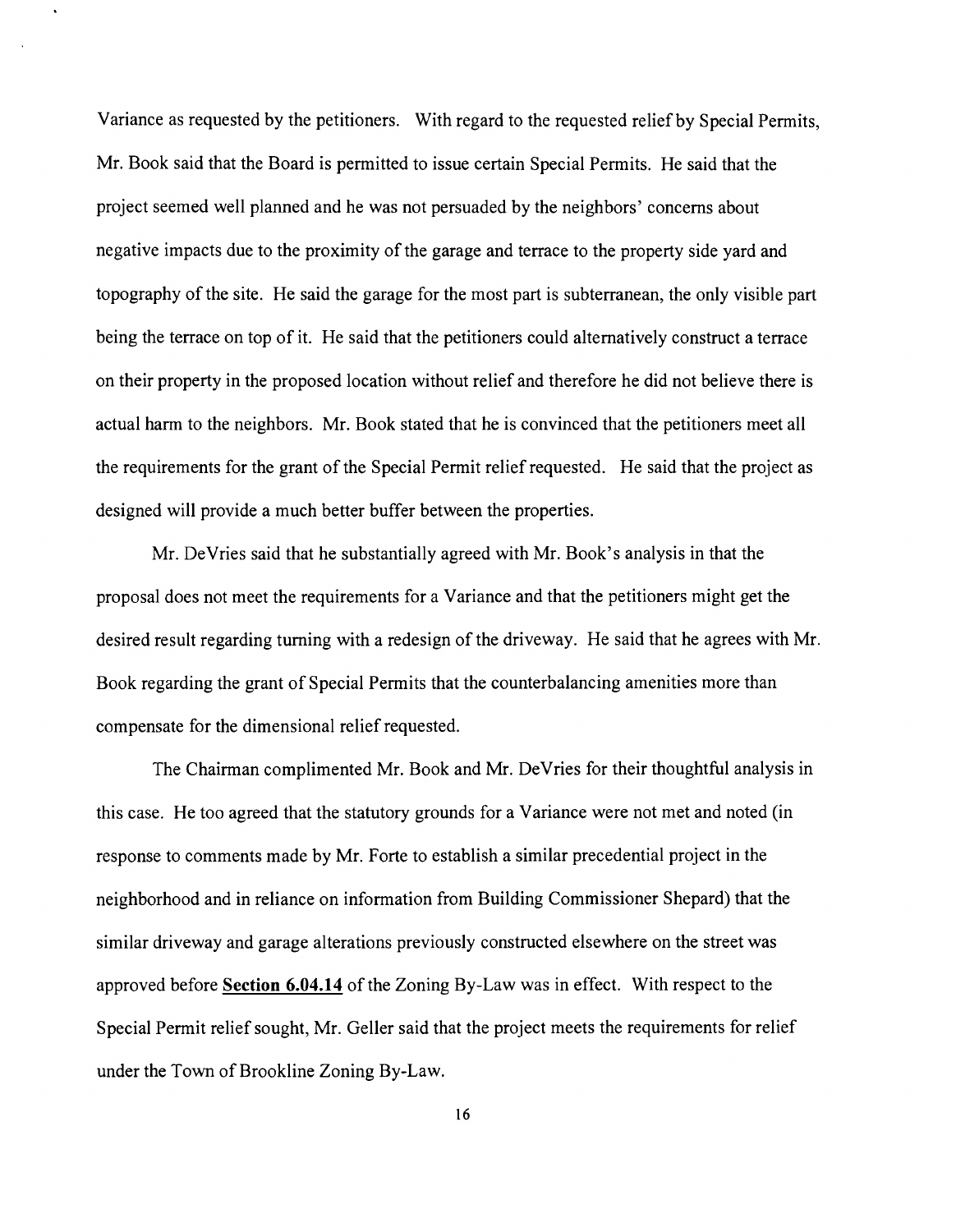There being no further questions and the Board having deliberated on this matter and having considered the foregoing testimony, the Board concludes that the requirements of Section 9.05, 5.09, 5.22.b.l.b, 5.43, 6.04.12 and 8.02.2 of the Zoning By-Law have been satisfied and it is desirable to grant Special Permits thereunder. The Board specifically makes the following findings pursuant to Section 9.05 of the Zoning By-Law:

- a. The specific site is an appropriate location for such a use, structure, or condition.
- b. The use as developed will not adversely affect the neighborhood.
- c. There will be no nuisance or serious hazard to vehicles or pedestrians.
- d. Adequate and appropriate facilities will be provided for the proper operation of the proposed use.
- e. The development as proposed will not have a significant adverse effect on the supply of

housing available for low and moderate income people.

Accordingly, the Board voted unanimously to grant the requested relief subject to the following conditions:

- 1. Prior to issuance of a building permit, final elevations, indicating all alterations to the building façade, shall be submitted to the Assistant Director for Regulatory Planning for review and approval.
- 2. Prior to issuance of a building permit, final landscaping and civil plans, indicating all counterbalancing amenities, excavation and retaining wall details, planting types and locations, hardscape materials, and fencing and railing details, shall be submitted to the Planning Board for review and approval. The proposed hammerhead area in front of the dwelling must not permit access for driving, parking or turning of motor vehicles.
- 3. Prior to issuance of a building permit, all plans for new retaining walls shall be reviewed and approved by a registered structural engineer to ensure safety and stability. All construction on the site must be in accordance with the plans.
- 4. Prior to issuance of a building permit, the applicant shall submit to the Building Commissioner for review and approval for conformance to the Board of Appeals decision: 1) a final site plan, stamped and signed by a registered engineer or land surveyor; 2) final elevations, stamped and signed